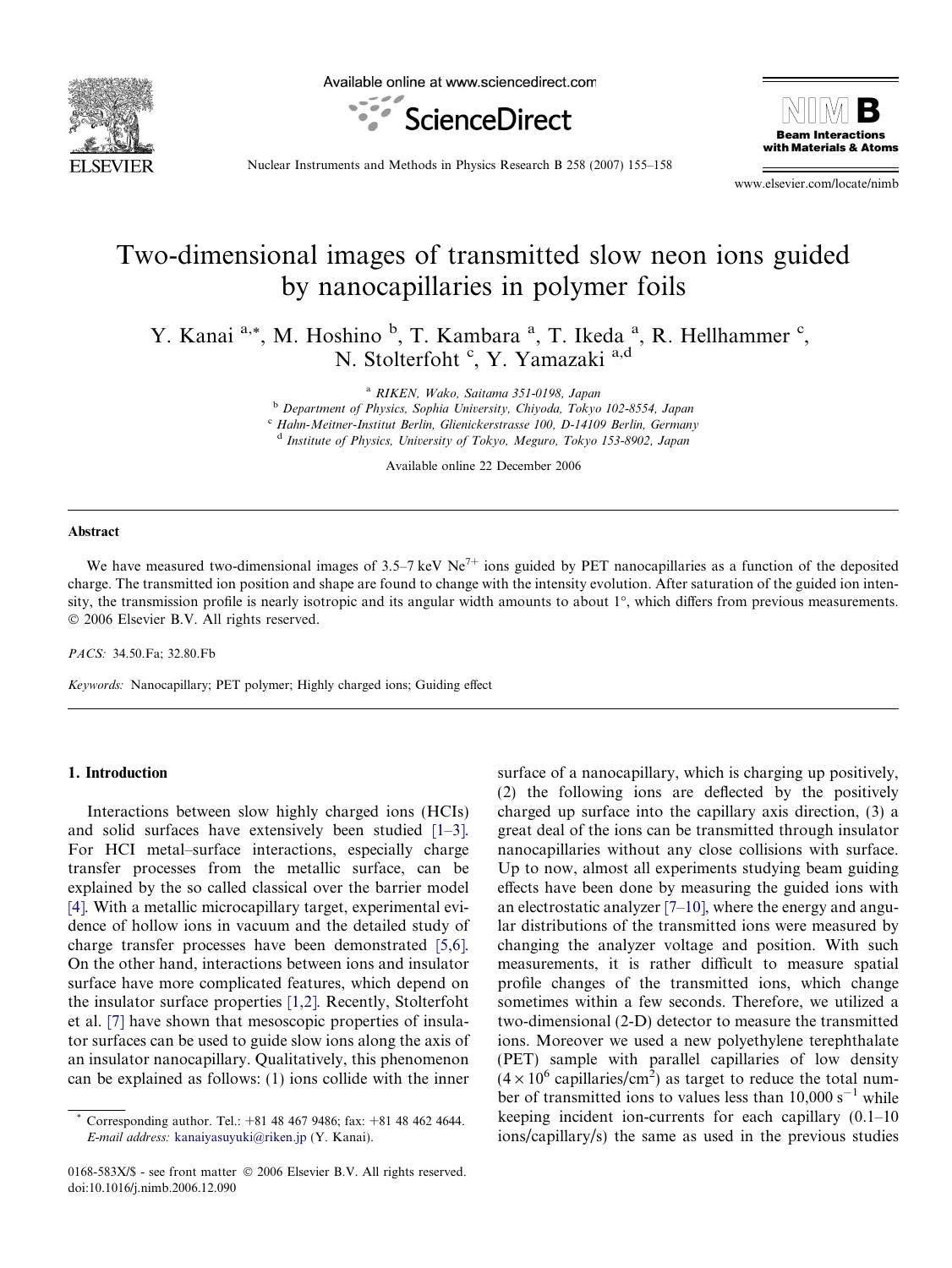<span id="page-1-0"></span>[\[7\]](#page-3-0). The position information at the 2-D detector and the time information were recorded using a list mode. This method allows us to measure not only the evolution of transmitted ion intensity but also the spatial profile (position and shape) as a function of integrated ion current (i.e. the deposited charge  $Q$ ), which reveals the time evolution of the charging up of the inner capillary surface.

#### 2. Experiment

We performed the experiments at RIKEN with  $Ne<sup>7+</sup>$ ions from a 14.5 GHz ECR ion source. The beam energies were 3.5–7 keV, and beam intensities 0.5–200 pA at the target position. Typical beam divergence was better than 0.5°. Size of the beam at the target was 1–1.5 mm in diameter. Experimental setup is shown in Fig. 1. The vacuum in the chamber was better than  $1 \times 10^{-5}$  Pa. 2-D detector, which consisted of MCPs and wedge and strip anode, was rotatable on the horizontal plane around the target ( $\theta$ -direction). An electrostatic deflector was set just after the target position, when we needed to measure the charge state distribution of the transmitted ions.

A PET foil was attached at the target holder and was rotated by the angles  $\theta$  and  $\phi$  as shown in Fig. 1. The PET foil of 10  $\mu$ m thickness was previously irradiated by 250 MeV Kr ions. Using NaOH for chemical etching of the ion tracks we produced capillaries with a diameter of 200 nm. The capillary density was  $4 \times 10^6$  capillaries/cm<sup>2</sup>, which was two orders of magnitude smaller than that of the target used for previous measurements [\[7\]](#page-3-0). To avoid a macroscopic charging up the surface of the PET foil, Au was evaporated on the front and exit sides. The position information at the 2-D detector, the time, and ion currents measured by the PET foil were recorded by a PC program working in list mode.

#### 3. Results

Fig. 2 shows a typical intensity evolution with the integrated ion current  $Q$  caused by the guiding effects. Here, the tilt angles were  $\theta = 2^{\circ}$  and  $\phi = -1^{\circ}$ , which were changed from the previous angles  $\theta_0 = 2^\circ$  and  $\phi_0 = 1^\circ$ . [Fig. 3](#page-2-0)



Fig. 1. Experimental setup. Ne<sup>7+</sup> ions are collimated by 4 jaws-slits and a 2 mm  $\phi$  aperture before the target, which can be rotated to the  $\theta$  and  $\phi$ directions as indicated. Transmitted ions are measured by a 2-D position sensitive detector (PSD). An electrostatic deflector can be set just after the target for analyzing the charge state of the transmitted ions.



Fig. 2. Intensity evolution of 7 keV  $Ne^{7+}$  ions. The capillary target was set at the angles  $\theta = 2^{\circ}$  and  $\phi = -1^{\circ}$  from the previous angles  $\theta_0 = 2^{\circ}$ ,  $\phi_0 = 1^\circ$ . A, B and C indicate the ranges corresponding to the 2-D images in [Fig. 3](#page-2-0).

shows 2-D images of the transmitted ions for different charges  $Q = 0$ –5 nC, 20–25 nC and 80–85 nC, acquired during the intensity evolution shown in Fig. 2. The contours are drawn in logarithmic scales. In this measurement, we resolved the charge states of the transmitted ions. Expected positions for neutral Ne and  $Ne^{7+}$  ions are shown as arrows in [Fig. 3.](#page-2-0) At first ( $Q = 0-5$  nC), a Ne atom peak and a weak  $Ne^{7+}$  ion peak were observed. The number of  $Ne^{7+}$  ions increased with increasing O. The peak position of  $Ne^{7+}$  ions moved along the Y direction, to which the capillary was tilted from the previous measurement ( $\phi - \phi_0$ ) direction). The direction of the peak shift was always along the direction to which the capillary was tilted from the previous measurement and may be attributed to a memory effect (influence of the charge distribution at the inner capillary wall produced by the previous experiment).

During the intensity evolution, the shape of the transmitted ion profile changed and sometimes was elongated along the direction to which the capillary was tilted from the previous measurement. After the saturation of the transmitted ion intensity, the shape was rather circular and the angular width was about  $1^\circ$ . [Fig. 4](#page-2-0) shows 2-D images of the transmitted ions after saturation for different tilt angle using 3.5 keV and 7 keV  $Ne^{7+}$  ions. The contours are drawn in linear scales. All 2-D images after the intensity saturation are rather circular and the angular width amounts to values from 1 to  $1.5^\circ$ . The angular widths for 3.5 keV are larger than those for 7 keV. This is consistent with previous measurements reported by Hellhammer et al. [\[8\]](#page-3-0) who found that the lower the beam energy the wider is the angular width. However, the absolute angular widths of the transmitted ions of present experiments are much smaller than those reported in previous measurements [\[7–9\]](#page-3-0). This finding may be due to the difference in the capillary density. The present results are in good agree-ment with theoretical simulation [\[11\]](#page-3-0), the results for  $SiO<sub>2</sub>$ capillaries [\[10\]](#page-3-0), and for low density PET capillaries [\[12\]](#page-3-0). To discuss the relation between the capillary density and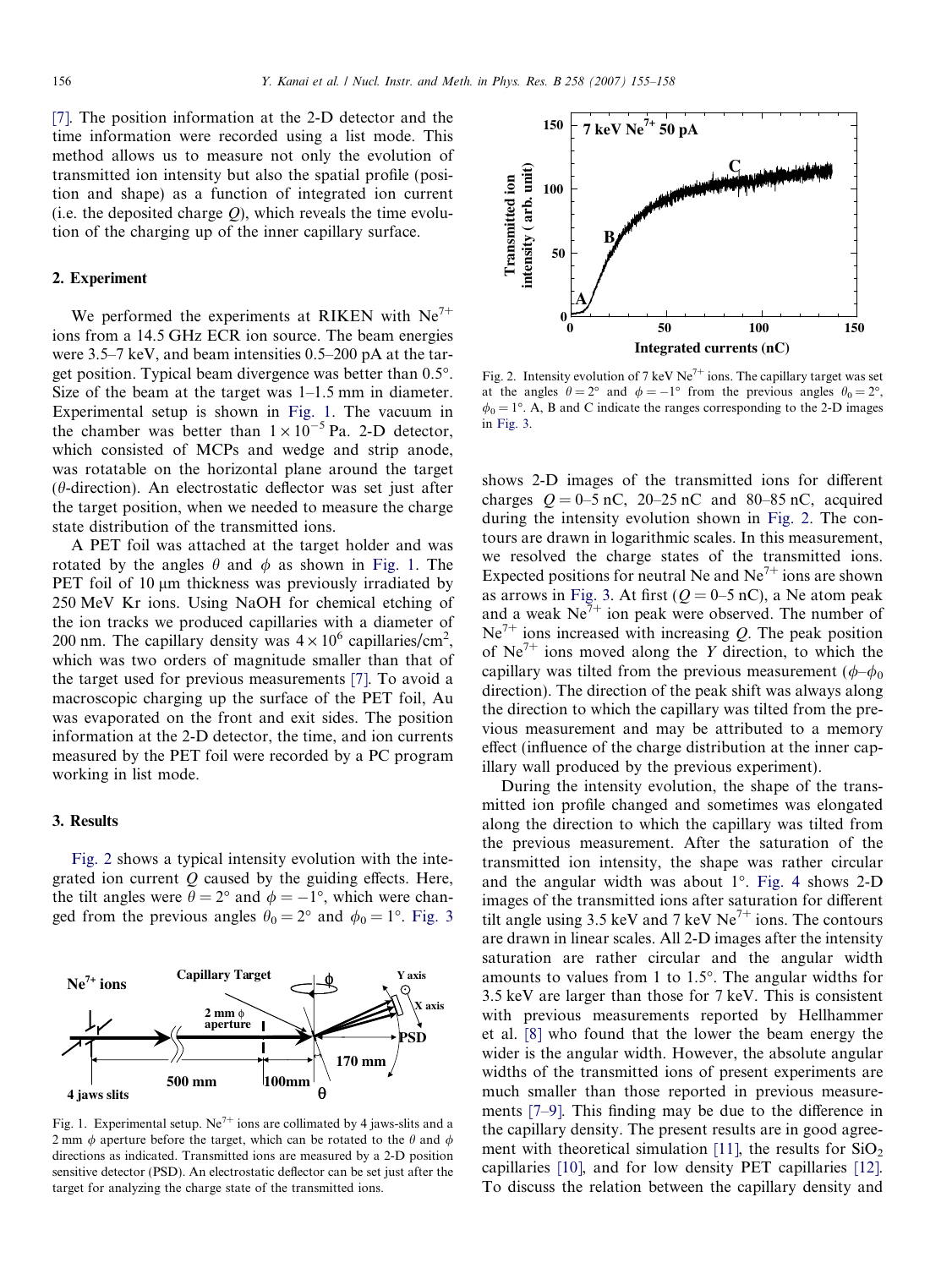<span id="page-2-0"></span>

Fig. 3. 2-D images of transmitted ions during the intensity evolution in [Fig. 2](#page-1-0) for  $Q = 0-5$  nC,  $20-25$  nC and  $80-85$  nC. Contours are plotted in logarithmic scales to see the weak intensities. The transmitted ion peak position moved along the Y axis, which corresponds to the  $\phi-\phi_0$  direction. The charge states of transmitted ions were analyzed by an electrostatic deflector and the expected positions for Ne and Ne<sup>7+</sup> are indicated by arrows. In the figure,  $11$  channels correspond to about  $1^\circ$ .



Fig. 4. 2-D images of transmitted 3.5 and 7 keV Ne<sup>7+</sup> ions after intensity saturation for different tilt angles. The target was tilted to the  $\theta$  direction and  $\phi$  $= 0^{\circ}$  for all cases. The charge state of the transmitted ions was not analyzed. Contours are plotted in linear scales.

the angular width of guided ions, we need more detailed measurements by changing the capillary density.

## 4. Summary

The guided transmission of slow  $Ne^{7+}$  ions by PET capillaries with the density of  $4 \times 10^6$  capillaries/cm<sup>2</sup> shows the following features; (1) during the evolution of the guided ion intensity, the position and shape of transmission profile change, which is due to the change of the charge distributions of inner capillary, (2) after saturation of the guided ion intensity, the angular width of transmitted ions are rather circular and with widths of  $1-1.5^{\circ}$  at FWHM. Further studies are needed to clarify the possible relation between the angular width of the guided ions and the capillary density.

Very recently, Ikeda et al. [\[13\]](#page-3-0) observed the guiding effect for slow  $Ar^{8+}$  ions by a single tapered glass tube. It is a very interesting problem to study the relation of both guiding effects for nanocapillaries in PET foil and a single tapered glass tube.

## References

- [1] A. Arnau et al., Surf. Sci. Rep. 27 (1997) 113.
- [2] T. Schenkel, A.V. Hamza, A.V. Barnes, D.H. Schneider, Prog. Surf. Sci. 61 (1999) 23.
- [3] F.J. Currell (Ed.), The Physics of Multiply and Highly Charged Ions, Kluwer Academic Publishers, The Netherlands, 2003.